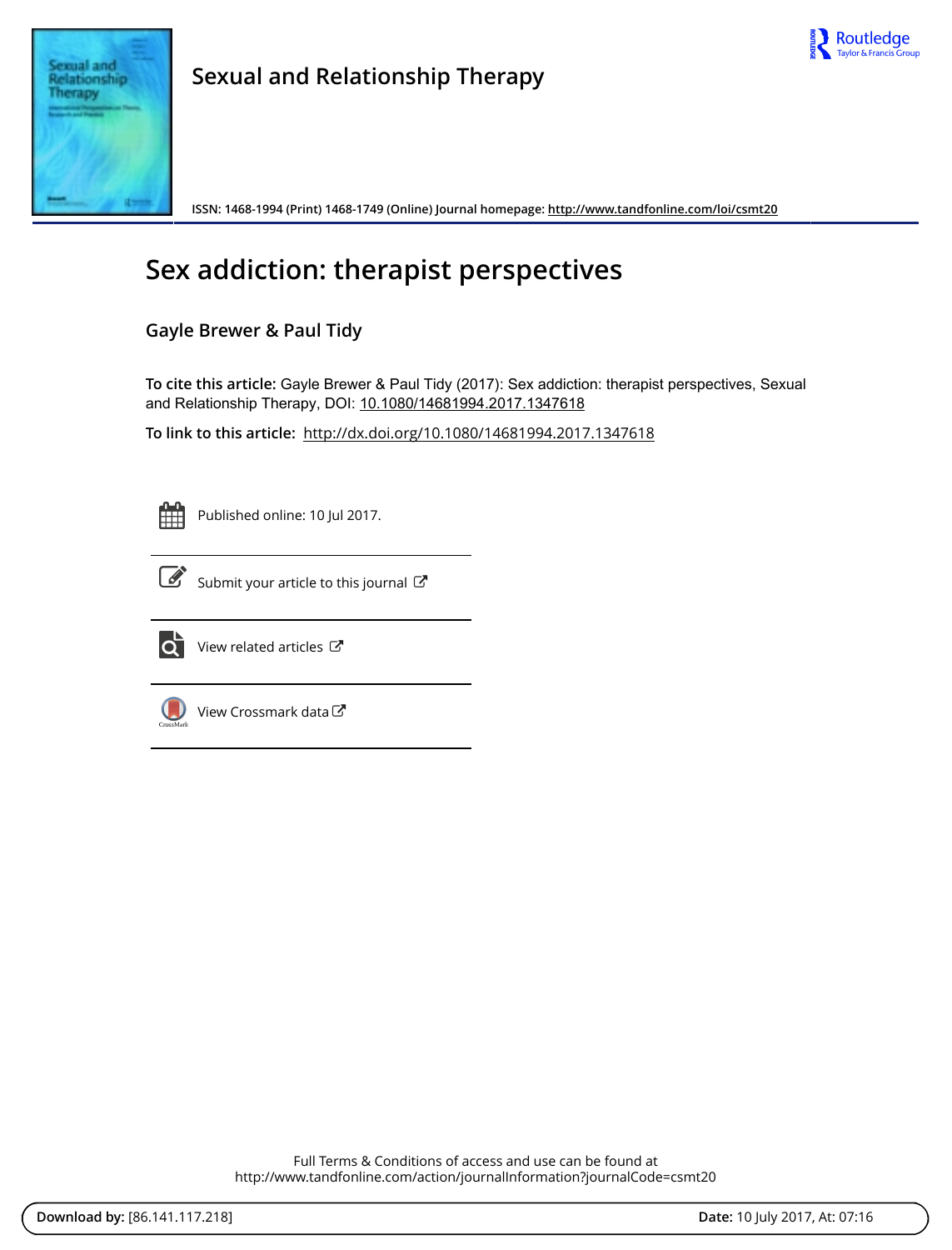

 $\sum_{\text{Bayes}}^{\text{g}}\sum_{\text{Taylor & Francis Group}}% \sum_{\text{Cov}:\text{B}}^{\text{Cov}}\sum_{\text{Cov}:\text{Bov}_{\text{Cov}}}\left\{ \begin{array}{lcl} 0 & \text{if } \text{Cov}_{\text{Cov}}\left(\text{Gov}_{\text{Cov}}\right) & \text{if } \text{Cov}_{\text{Cov}}\left(\text{Gov}_{\text{Cov}}\right) \end{array} \right\} \label{eq:ex3}$ 

Check for updates

# Sex addiction: therapist perspectives

### Gayle B[r](http://orcid.org/0000-0003-0690-4548)ewer **D**<sup>[a](#page-1-0)</sup> and Paul Tidy<sup>b</sup>

<span id="page-1-0"></span><sup>a</sup>School of Psychology, University of Liverpool, Liverpool, UK; <sup>b</sup>School of Psychology, University of Central Lancashire, Preston, UK

#### **ABSTRACT**

Sexual addiction may be defined as sexual behaviour that is "compulsive and yet continues despite adverse consequences". Knowledge and understanding of sexual addiction has been impaired by the use of multiple labels, definitions, and assessment procedures, hence the present study investigated therapist perspectives and experiences of assessing and treating the condition. Interviews were conducted with nine psychosexual therapists and subjected to interpretive phenomenological analysis. Three superordinate themes emerged from the analysis. These were distress, risk, and treatment. The distress theme included three subthemes: stress and coping; suicidal ideation; and partner experience. Three sub-themes formed the risk theme: physical safety; disease, dysfunctions, and pregnancy; and co-addiction. The treatment theme contained three sub-themes: awareness; assessment and diagnosis; and successful therapy. Findings have important implications for the diagnosis and treatment of sexual addiction. Future research should investigate these themes further and introduce interventions to support the safety and well-being of sexual addiction clients.

#### ARTICLE HISTORY

Received 6 December 2016 Accepted 31 May 2017

#### **KEYWORDS**

Interpretative phenomenological analysis; sexual addiction; sexual compulsion; therapy; treatment

### **Introduction**

<span id="page-1-3"></span><span id="page-1-2"></span><span id="page-1-1"></span>Sexual addiction may be defined as sexual behaviour that is "compulsive and yet continues despite adverse consequences" (Carnes & Adams, [2013](#page-12-0), p. 5). It is characterised by the failure to resist impulses, pleasure or release following sexual behaviour, increased tension prior to sexual activity, and a lack of control (Goodman, [1990\)](#page-12-1). Understanding of this condition is however hindered by the use of multiple labels, definitions, and assessment procedures. For example, though the label sexual addiction was originally proposed and perhaps as a consequence is most widely accepted, literature refers to addiction, compulsion, dependence, impulsivity, and excessive sexual behaviour (see Gold & Heffner, [1998](#page-12-2) for a review). Furthermore, some professional bodies deny the existence of such a condition and consider sexual addiction to be a myth or social construct. They argue that within a dominant monogamous heterosexual culture, non-relational sex and excessive sex have been pathologised and reject attempts to diagnose sexual addiction. Furthermore, for those accepting that a condition exists which should be termed sexual addiction,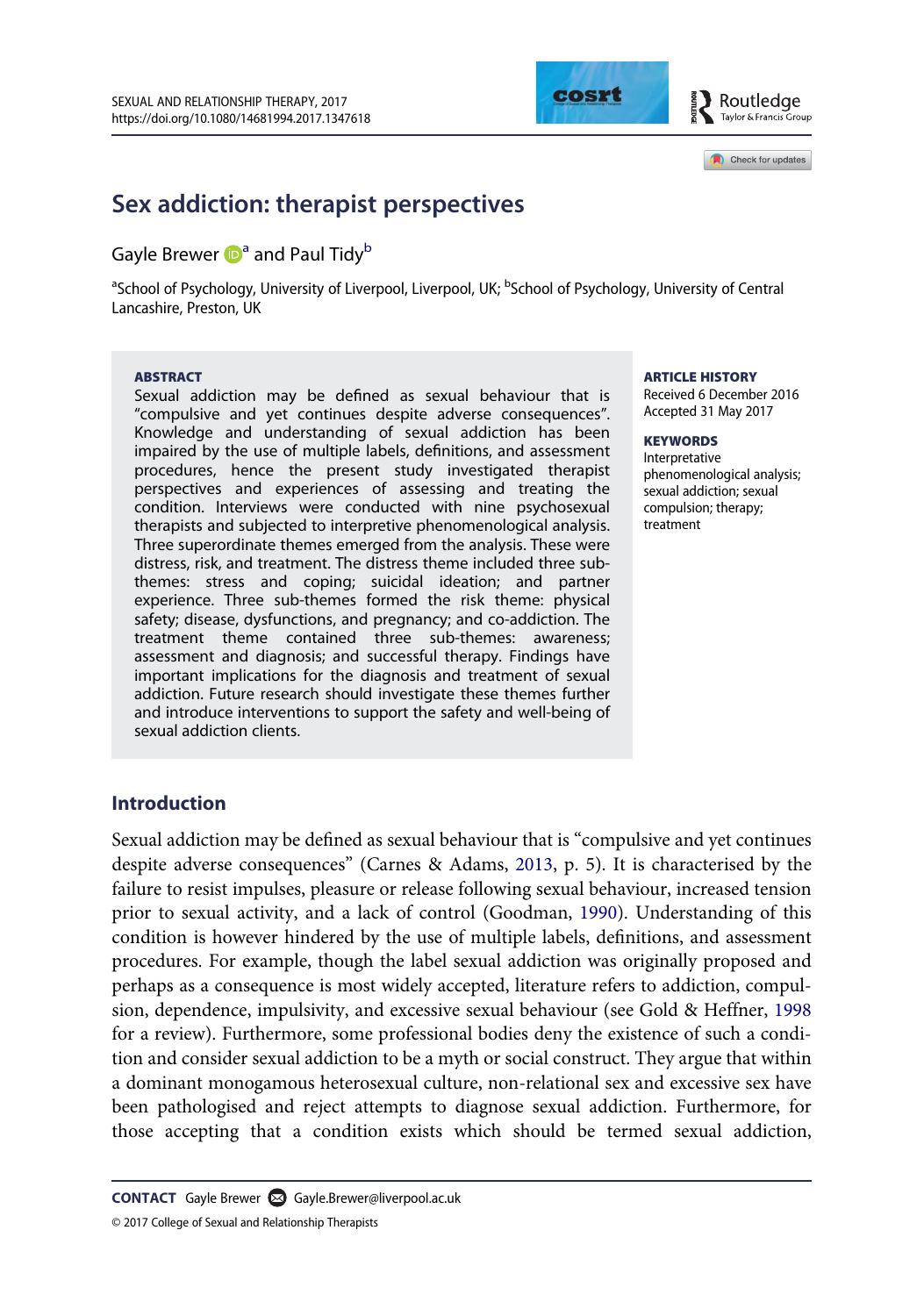substantial variation occurs with regards to the conceptualisation of addiction and the degree to which treatment providers view addiction as a disease or a coping mechanism (Russell, Davies, & Hunter, [2011](#page-13-0)).

<span id="page-2-12"></span><span id="page-2-11"></span><span id="page-2-10"></span><span id="page-2-6"></span><span id="page-2-3"></span><span id="page-2-2"></span>Estimates of sexual addiction prevalence range between 3% and 10% (Carnes, [1991](#page-12-3); Cooper, Morahan-Martin, Mathy, & Maheu, [2002\)](#page-12-4), though the prevalence of sexual addiction within the UK remains unclear (Griffiths & Dhuffar, [2014\)](#page-13-1). Men, and particularly men who have sex with men, homosexual men, and bisexual men, are more likely to self-diagnose or be diagnosed with sexual addiction (Kuzma & Black, [2008;](#page-13-2) Missildine, Feldstein, Punzalan, & Parsons, [2005\)](#page-13-3). Furthermore, men and women may differ in their experience of sexual addiction. For example, Skegg, Nada-Raja, Dickson, and Paul ([2010\)](#page-14-0) report that women engage in concurrent sexual relationships, large numbers of opposite sex partners, or sex with partners from the Internet whereas men described same-sex attraction and paying for heterosexual sex. These sex differences may be exacerbated by societal perceptions of male and female sexual behaviour, shame, and stigma which may disproportionately impact on female clients. Of course, attempts to accurately determine the prevalence of sex addiction are hindered by the lack of agreement which surrounds definition and diagnosis. Furthermore, though standardised approaches have been developed such as the Sexual Addictions Screening Test (Carnes, [1989](#page-12-5)) these are not typically intended for minority groups (e.g. women and non-heterosexual clients).

<span id="page-2-7"></span><span id="page-2-1"></span><span id="page-2-0"></span>Those experiencing sexual addiction may engage in frequent sexual encounters, sexual risk taking, compulsive masturbation, frequent use of pornography, and obsessive thoughts (e.g. Briken, Habermann, Berner, & Hill, [2007](#page-12-6); Grov, Parsons, & Bimbi, [2010\)](#page-13-4). Shame and secrecy, a lack of control, and a separation of intimacy and sexual behaviour may also occur. The intensity, occurrence, and scope of sexual addiction increase across time and may extend to exploitation or illegal behaviour (Irons & Schneider, [1994\)](#page-13-5). Hence, addiction can result in distress, reduced quality of life, and poor physical and psychological health which impact on personal, relational, and occupational pursuits (e.g. Kuzma & Black, [2008;](#page-13-2) Odlaug et al., [2013](#page-13-6)). Indeed though the compulsive behaviours and obsessive thoughts appear to temporarily reduce stress and anxiety, they produce an unhealthy self-perpetuating cycle.

<span id="page-2-8"></span><span id="page-2-5"></span>Therapist-led treatment approaches are available to support those with sexual addiction including a 12-step programme, group therapy, and pharmacological interventions (see Gold & Heffner, [1998](#page-12-2) for a review). Relatively few treatment evaluations are available however and "current evidence on efficacy, efficiency and security of psychotherapeutic treatment of sexual addiction is insufficient to guide clinicians in terms of the best techniques and the most appropriate duration of treatment" (Garcia et al., [2016,](#page-12-7) p. 59). It is therefore important to consider therapist accounts which may reveal important information about client experiences, the therapeutic relationship, and the condition itself which can inform the treatment process and improve current practice (e.g. Mackereth, Parekh, & Donald, [2012;](#page-13-7) Rybovic, Halkett, Banati, & Cox, [2008\)](#page-13-8). Furthermore, it is important to obtain therapist perspectives as previous research has documented the manner in which therapist characteristics, beliefs, and behaviours influence client outcomes (Degnan, Seymour-Hyde, Harris, & Berry, [2016;](#page-12-8) Moyers & Miller, [2013](#page-13-9)).

<span id="page-2-9"></span><span id="page-2-4"></span>The current study employed interpretative phenomenological analysis to investigate therapist perspectives of assessing and treating sexual addiction. The approach has been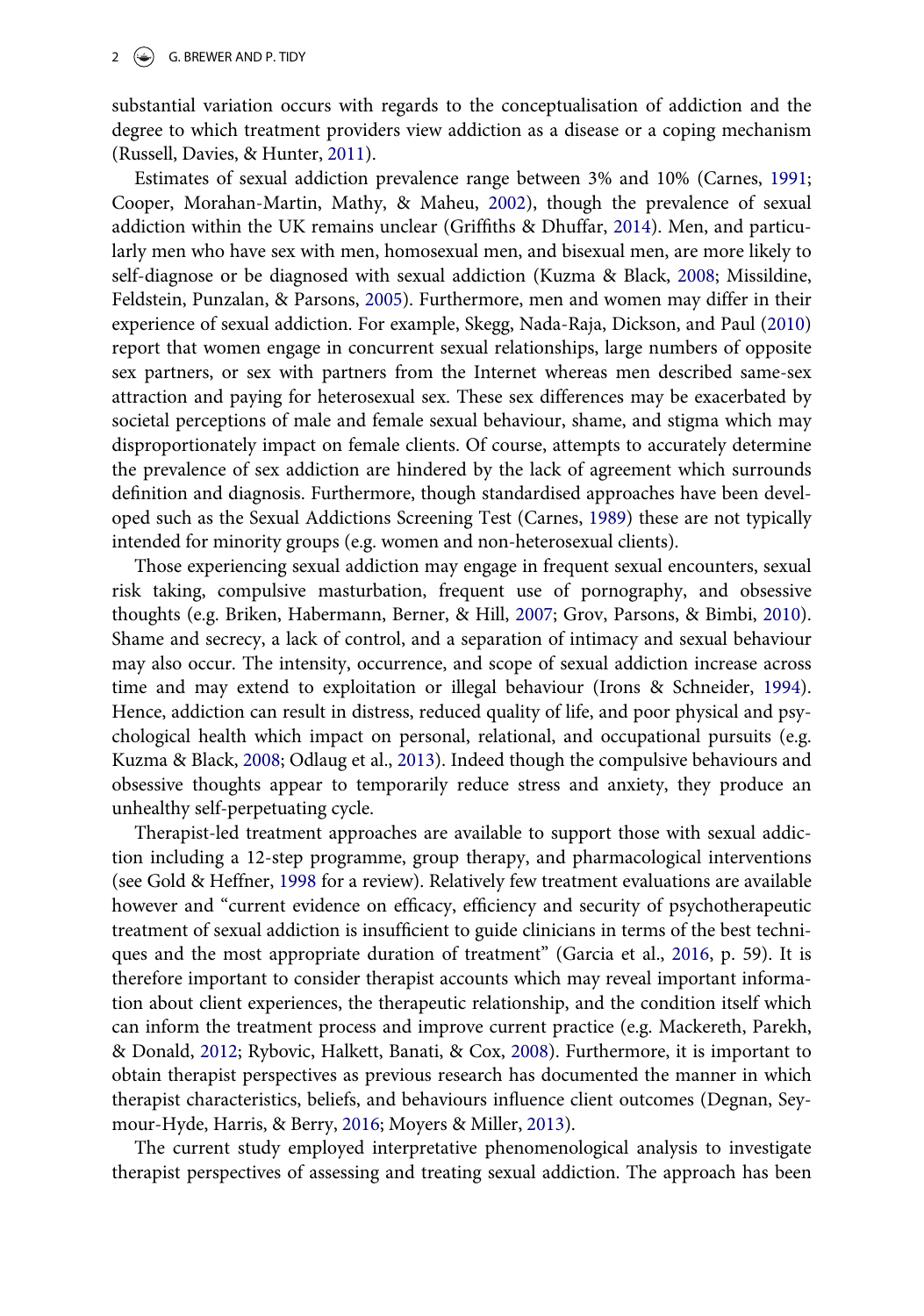|     |            |   |                    |                                                                                                                   |                                     | Sex addiction<br>cases in current |
|-----|------------|---|--------------------|-------------------------------------------------------------------------------------------------------------------|-------------------------------------|-----------------------------------|
|     | No Age Sex |   | Location           | Work history                                                                                                      | Primary modality                    | practice                          |
| (1) | 50         | F | Private            | 11 years as a psychotherapist and 5 years as<br>a psychosexual therapist                                          | Person-centred                      | 80%                               |
| (2) | 32         | F | Private            | 4 years as a couple therapist and 1 year as a<br>sexual addiction therapist                                       | Eclectic-integrated                 | 20%                               |
| (3) | 61         | F | Private            | 28 years as a couple therapist and 21 years<br>as a psychosexual therapist                                        | Psychodynamic                       | 40%                               |
| (4) | 48         | м | Private<br>and NHS | 18 years as a psychotherapist and 5 years as<br>a psychosexual therapist                                          | Person Centred                      | 80%                               |
| (5) | 55         | м | Private            | 20 years as a couple therapist                                                                                    | Integrated                          | 70%                               |
| (6) | 45         | м | Private            | 5 years as a couple therapist and 1 year as a<br>sexual addiction therapist                                       | Psychodynamic,<br>systemic, and CBT | 25%                               |
| (7) | 52         | F | Private            | 15 years as an addiction therapist, and<br>10 years as a psychosexual therapist and<br>sexual addiction therapist | Integrated                          | 100%                              |
| (8) | 55         | M | Private            | 10 years as a couple therapist and 3 years as<br>a sexual addiction therapist                                     | Psychodynamic                       | 25%                               |
| (9) | 50         | м | Private            | 12 years as an addiction therapist and<br>2 years as a sexual addiction therapist                                 | Integrated                          | 40%                               |

### <span id="page-3-0"></span>Table 1. Participant characteristics.

successfully employed to understand patient and therapist perspectives of a range of conditions. For example, interpretative phenomenological analysis has highlighted those factors influencing the incidence of premature ejaculation, the impact of the condition on partners, and barriers to effective assessment and diagnosis (Brewer & Tidy, [2017](#page-12-9)).

### <span id="page-3-1"></span>Method

### **Participants**

Participants ( $N = 9$ ) were qualified psychosexual therapists identified via the Association for the Treatment of Sexual Addiction and Compulsivity (ATSAC) website. Each participant had provided therapy for sexual addiction for at least one year and was a registered member of a relevant organisation or professional body such as the College of Sexual and Relationship Therapists, British Association of Counselling and Psychotherapy, or the ATSAC. Participant age ranged from 32 to 61 years ( $M = 49.78$ , SD = 8.12) and post qualified experience ranged from 4 to 28 years ( $M = 13.67$ , SD = 7.57). Eight therapists worked in private practice only and one therapist worked in both private practice and National Health Service (NHS) settings. Primary counselling modalities were integrated ( $n = 4$ ), psychodynamic ( $n = 3$ ), and person-centred ( $n = 2$ ). See [Table 1](#page-3-0) for full participant details.

### Materials and procedure

Prior to interview, participants completed a questionnaire identifying demographic status, professional training history, and client profile. Individual semi-structured interviews were then conducted at the participant's place of work, with only the interviewer and interviewee present. Each interview lasted between 39 and 69 minutes ( $M = 47.11$ , SD = 9.43) resulting in 424 minutes of interview material. Open-ended questions prompted participants to report and reflect on their experiences. The interview schedule was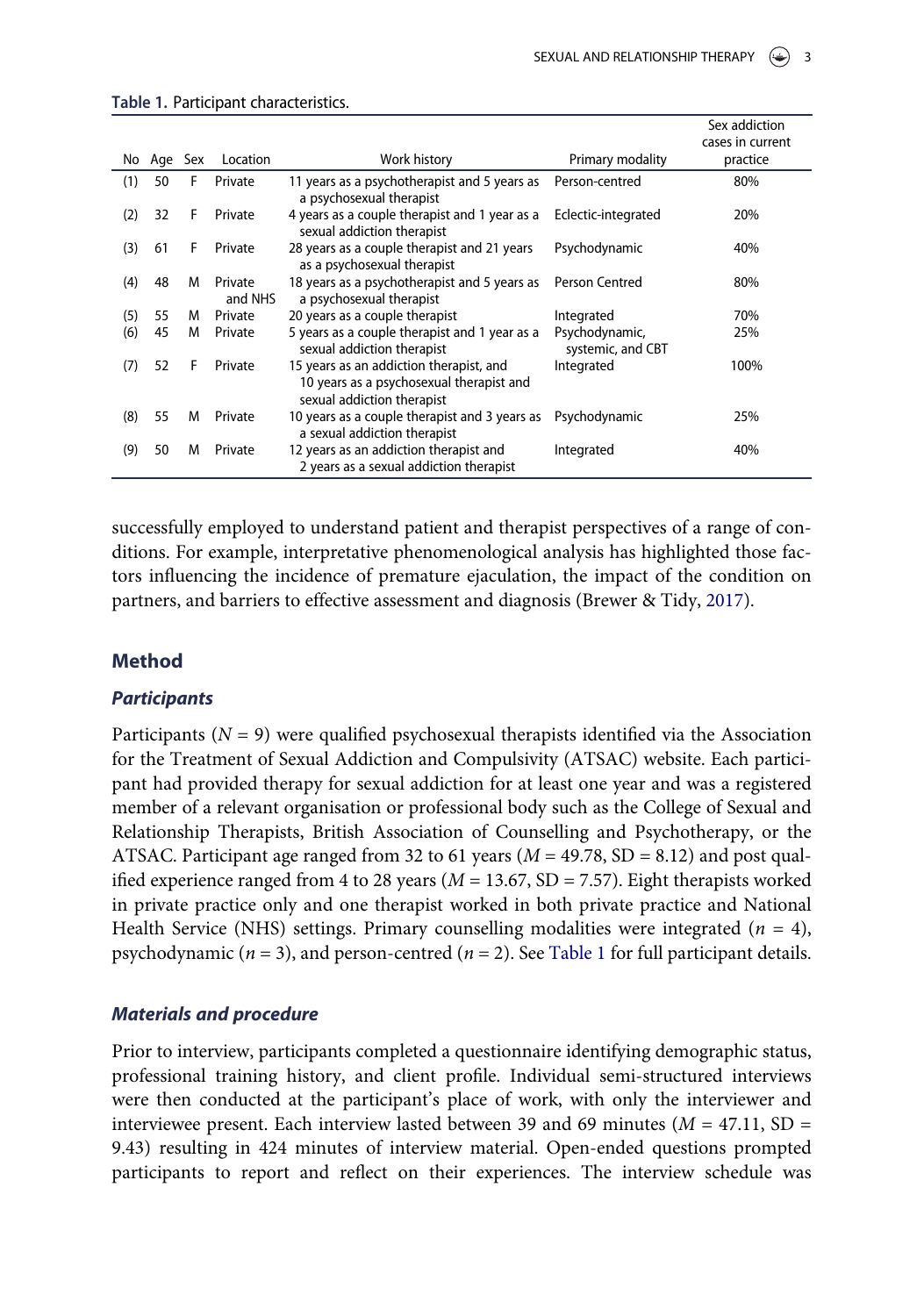| Superordinate theme | Sub-theme                                                   |
|---------------------|-------------------------------------------------------------|
| <b>Distress</b>     | Stress and coping<br>Suicidal ideation                      |
| Risk                | Partner experience<br>Physical safety                       |
|                     | Disease, dysfunctions, and pregnancy<br>Co-addiction        |
| Treatment           | Awareness<br>Assessment and diagnosis<br>Successful therapy |

<span id="page-4-0"></span>Table 2. Superordinate and sub-themes.

<span id="page-4-1"></span>prepared following established guidelines (Smith, [1995\)](#page-14-1) and questions were framed to obtain information about the aetiology and experience of sexual addiction and the recovery process. Interviews were recorded on a portable hand-held device and transcribed verbatim. Interviews were anonymised at the point of transcription and subjected to interpretive phenomenological analysis (Smith, [1996](#page-14-2)).

<span id="page-4-2"></span>Interpretative phenomenological analysis adopts a phenomenological, hermeneutic, and idiographic perspective (Smith, Flowers, & Larkin, [2009](#page-14-3)) which allows researchers to describe, interpret, and understand the lived experience of a population and the manner in which individuals make sense of this lived experience. The researcher listened to the recordings, repeatedly read the interview transcripts to aid familiarisation, and made notes of significant areas of the text. Following further readings of the transcripts, notes were formed into emergent themes. Relationships between emerging themes were then identified and these were grouped into superordinate themes and sub-themes. The analytic process was validated by discussions between the first and second author, during which the appropriateness of each theme and sub-theme was established. Principles proposed by Smith et al. ([2009\)](#page-14-3) were adhered to throughout the data collection and analytic

**Results** 

<span id="page-4-3"></span>process to provide rigour and cohesion.

Interpretative phenomenological analysis of interview transcripts generated three superordinate themes: (1) distress; (2) risk; and (3) treatment. Each superordinate theme contained a number of sub-themes, as detailed in [Table 2.](#page-4-0)

### **Distress**

### Stress and coping

Therapists reported that stressful situations may act as triggers for sexual behaviour and described sexual addiction as a coping strategy for stress and past trauma. Specifically, sexual addiction serves to regulate emotions, e.g. to replace negative emotions. These maladapted coping strategies first appear to work for the clients but as the behaviours escalate and the clients engage in therapy they begin to realise that they are not coping. In addition, the consequences or potential consequences of discovery (e.g. dissolution of a relationship) exacerbated the stress experienced by clients. The clients are encouraged to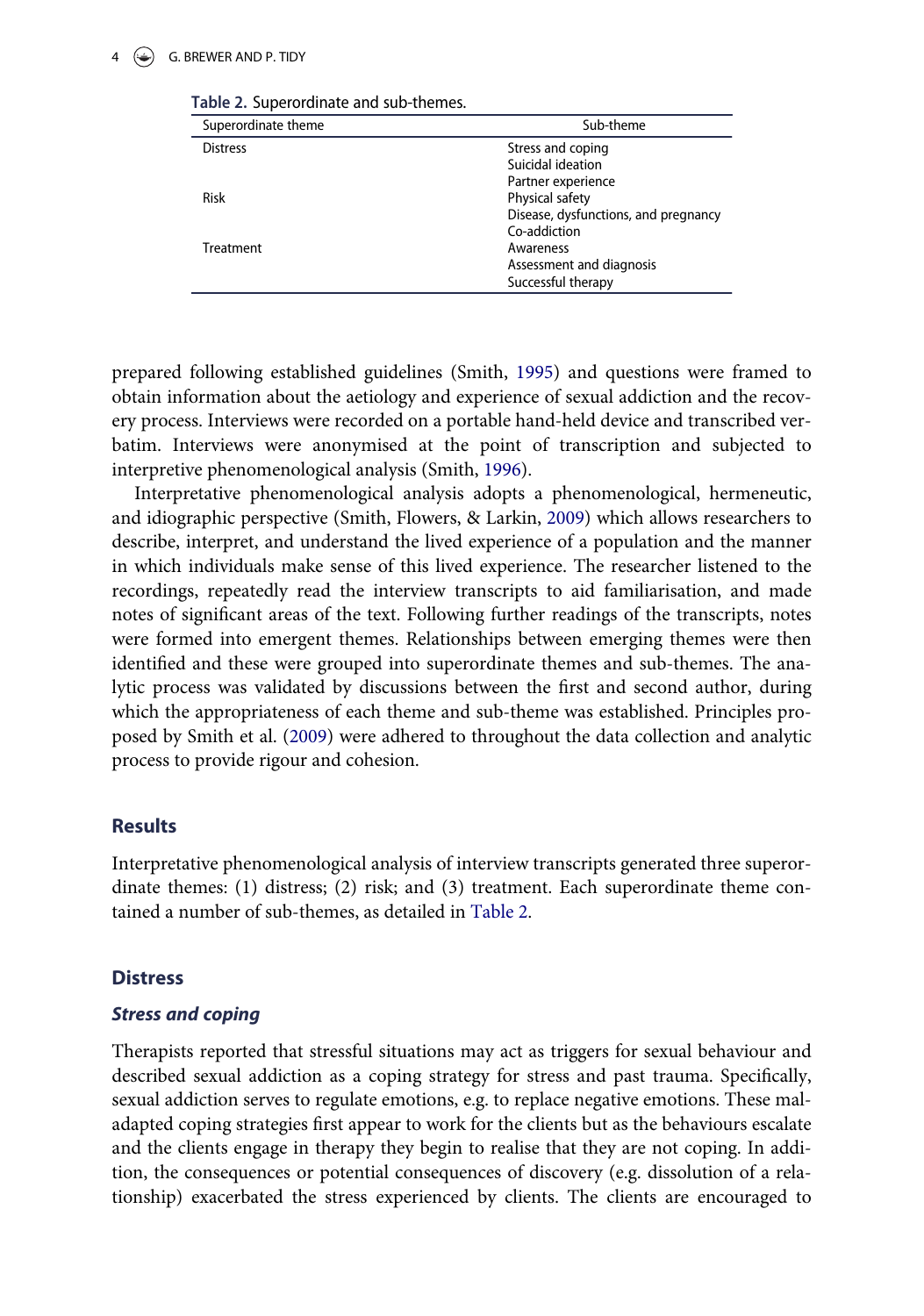express their emotional needs to their family and friends and increase contact with them by replacing the time spent engaging in sexual behaviour with healthy social activity:

Sex addiction is a form of emotion regulation, absolutely, 100%, 100%, it is a self-soothe mechanism, there is no doubt. They think they cope with it in their working day but actually when they look back they realised that they didn't cope with it at all, it is treadmill, they just keep going. (Therapist 1)

Behavioural addictions are related to emotional regulation and coping. Again it seems that many people haven't been able to develop a way to regulate their emotions, to cope with stressful or upsetting events and therefore these behaviours are being used. One particular client uses massage parlours at stressful times or having a difficult time, he was using the massage parlours to relax, to calm and to cope with stress. They aren't really connecting with people, so a lot of the consequences of that is that they actually don't have anywhere to turn, they don't have friendships, the relationships aren't emotionally intimate. (Therapist 2)

So for some people it is a way of forgetting, numbing out, and zoning out. For some people it is a way of lifting them out a numb place. For some people it is a way of giving them some energy, for some people it is bringing them down from hyperarousal. (Therapist 5)

### Suicidal ideation

Five therapists spoke of sexual addiction clients presenting with suicidal thoughts. The suicidal thoughts were closely associated with discovery and relapse. Furthermore, whilst the remaining therapists reported no experience of clients presenting suicidal thoughts two mentioned that partners may have presented with suicidal thoughts, though this was believed to be of low risk:

I have not had anybody with suicidal tendencies. I have had people that have told me their partners have been suicidal. (Therapist 1)

I have had one client in particular recently who made a very serious suicide attempt when he thought that he was going to be exposed, which would have meant him losing his family. I would say about half of them will have had suicidal thoughts. (Therapist 3)

About 20% of my clients have been suicidal… .just this week a client who I would have thought on the surface was not at risk at all because he is very wealthy, he seems to be fairly happy, he said that he felt suicidal. I asked him how often you feel like killing yourself, he replied about once a month, I asked if he had thought how he would do it. He said oh yes absolutely. (Therapist 7)

### Partner experience

Each therapist commented on the manner in which sexual addiction impacts on the partner. Two therapists reported that partners can become obsessed with checking up on their partner and therefore exhibit compulsive behaviour themselves. Therapists also spoke about partners experiencing anxiety and depression which can lead to poor health and require medication. One therapist highlighted the importance of ongoing partner support and the extent to which dismissive, hostile, or angry behaviour can negatively impact on the recovery process. Therapists described partner trauma following a disclosure of sexual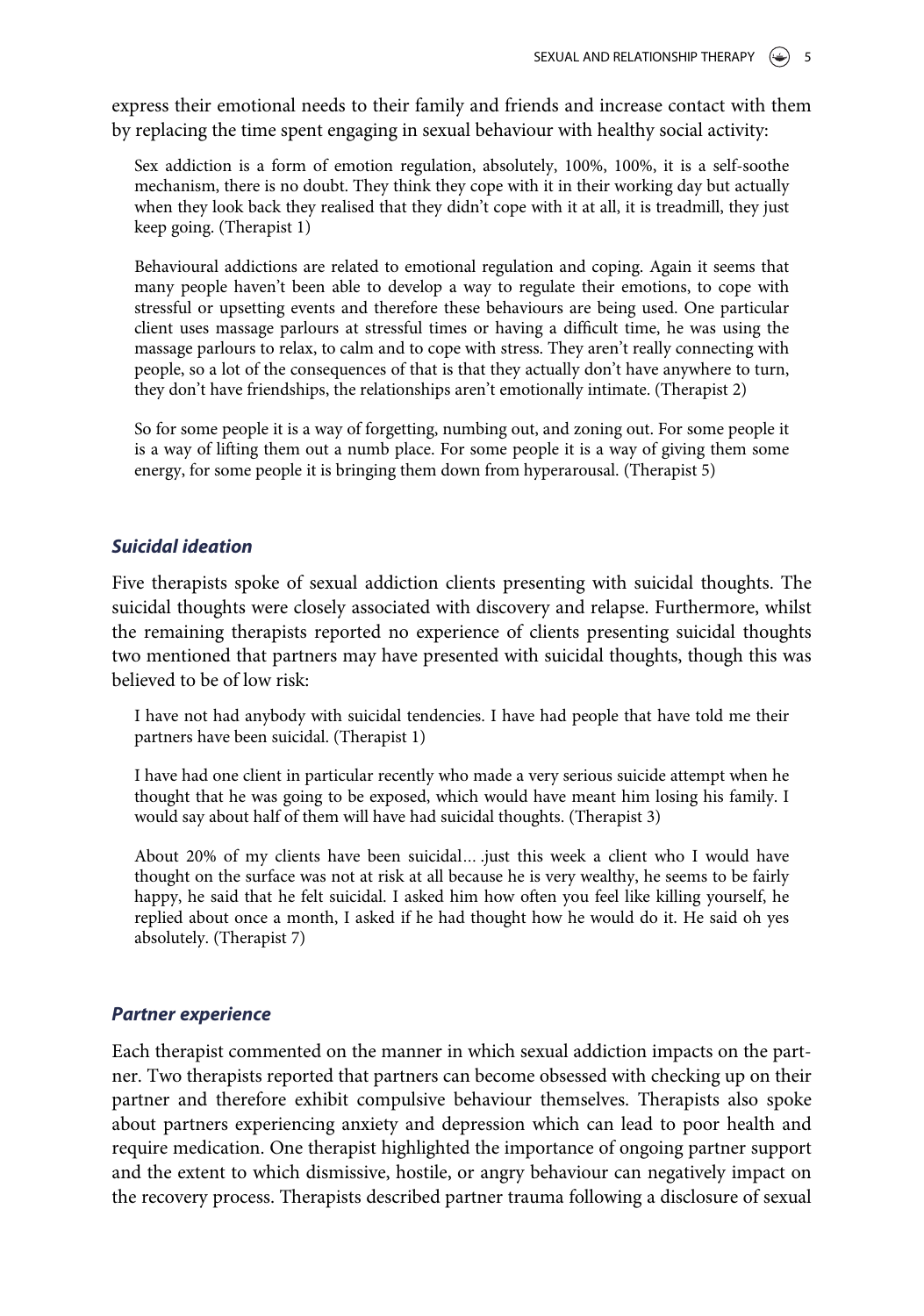addiction and indicated that this commonly results in longer recovery times than the person with the addiction. Hence, both the addict and partner require therapy:

The partner is often very, very anxious or they may get depressed. Very often they will go on to medication, antidepressants at some stage, then they have time off work as they feel that their whole life has spiralled out of control. (Therapist 3)

When dealing with sex addiction, partner support is very important, because it doesn't matter how well the addict is doing during the session, if when they go home and their partner is dismissive, hostile and keeps reminding them that they have done something bad, "how can you do that to me." This can knock them back. So the partner will need support in terms of understanding why, and that question can be ongoing for months. (Therapist 4)

Partners of people with sex addiction have a dreadful time. For the partner who has discovered or just had a disclosure, that's when their trauma starts, and the recovery for partners in some respect can be a much lengthier, harder process than it is for people presenting the sex addiction. (Therapist 5)

# Risk

# Physical safety

Therapists described a range of sexual behaviours which placed clients at risk of physical harm (e.g. assault). These behaviours often included anonymous meetings and cruising and the practice of Bondage and Dominance, Sadism and Masochism. The risk to physical safety caused distress to both clients and therapists:

The majority, if they meet people, are just oral sex, being tied up or humiliated, hit or whatever, but actual penetration, unless it is paid ladies or paid men, then there is penetration, but if they are just meeting or cruising, it's not penetration at all…The most severe risky sex my clients talk about is bondage and being hit but not auto-asphyxiation. (Therapist 1)

I think the risky behaviours is a biggie because in terms of opportunistic people going onto the internet, trying to find someone to have sex with and then meeting them in public. One of the women was actually trying to recreate a rape scene. She was trying to have sex somewhere public with someone she didn't know, with a man she didn't know, and she was quite excited by the idea of rape. So the amount of risks involved with the behaviours she was undertaking was phenomenal. She could actually be killed because she was going in dark places, down the back of bars, down side streets, really dangerous situations. (Therapist 2)

They are often quite risky; they want to have sex in a fairly public place. It is not that they want a relationship, because they will often have sex with somebody minutes after meeting them but they will often be quite risky…A client who came for therapy, so frightened, he had chatted to somebody online, didn't really know her and met up with her in a flat and she tied him up and asphyxiated him till he passed out, and he thought oh my God, next time I could be dead, so he was really afraid of that. (Therapist 3)

# Disease, dysfunctions, and pregnancy

Five therapists described their clients' experience of sexually transmitted infections and sexual dysfunctions. It emerged that clients often practice unsafe sex and that the impact of these diseases and disorders can extend to partners. One therapist commented that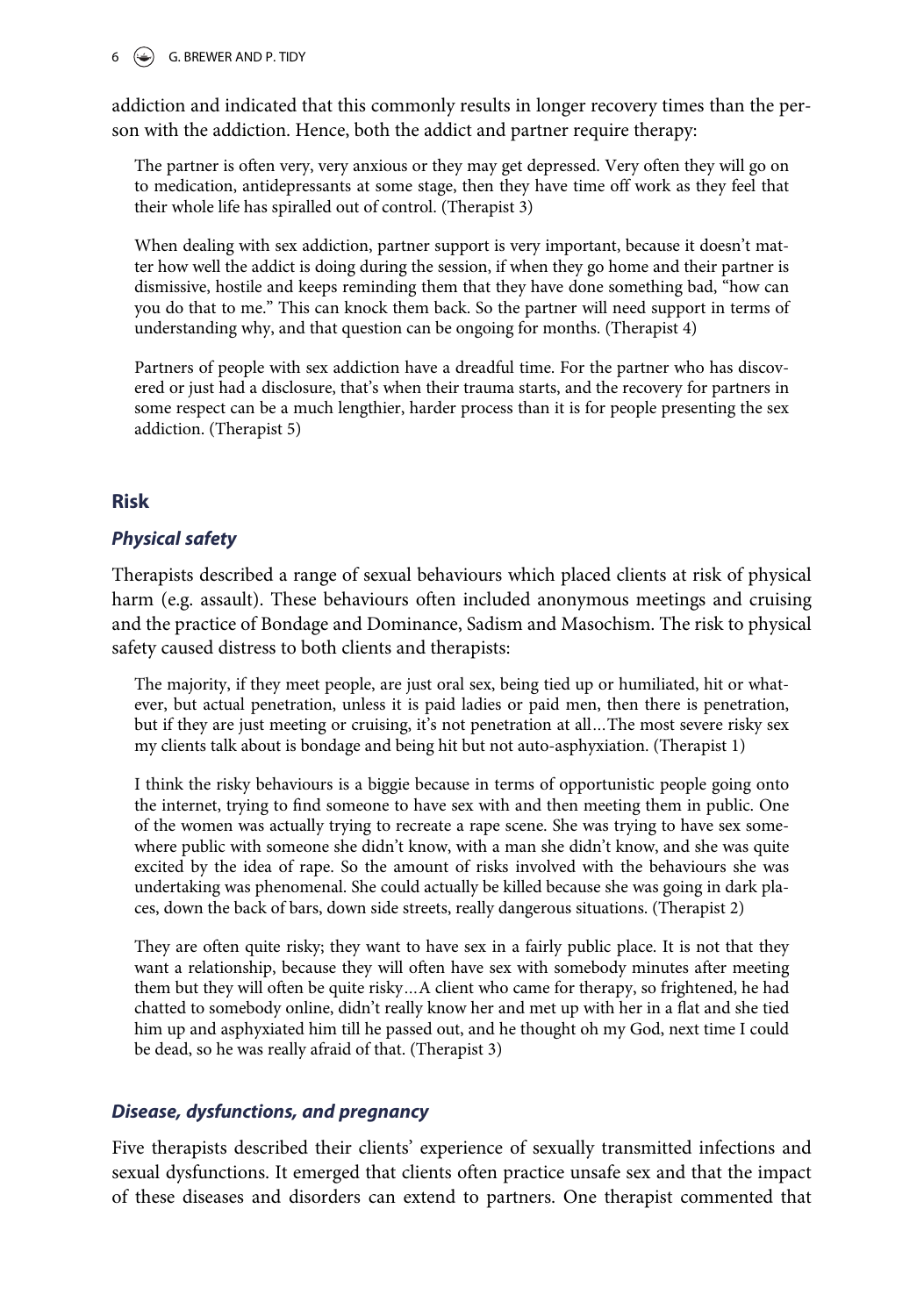clients may repeatedly present at sexual health clinics with concerns about sexually transmitted infections and sexual disorders (such as erectile dysfunction or premature ejaculation) though their sexual addiction is not identified or addressed by the service. Three therapists spoke about pregnancy, births, or termination. These included termination following anonymous sex and childbirths resulting from extramarital relationships:

There is a risk of pregnancy. I have had a couple of clients who have had a termination of pregnancy because they have had sex with a stranger and got pregnant. (Therapist 3)

They will be meeting people they don't know, maybe sex with strangers and that can increase the risk of STI's or HIV. With females it could be pregnancy. When you talk about safe sex with them rationally they will say yes that is what I should be doing but when they were going through that addiction circle, everything just goes out of the window, so it is very unlikely that they will practice safe sex. If they become infected with any STI's potentially they can pass this onto their partners. (Therapist 4)

In my experience the clients with sex addiction have had difficulties with usually either premature ejaculation or erectile dysfunction for the men. (Therapist 6)

### Co-addiction

Each therapist identified other compulsive behaviours such as co-addictions or crossaddictions which may increase the risks posed to clients. These included issues associated with alcohol, gambling, shopping, exercise, and recreational drugs. One therapist highlighted genetic factors associated with sexual addiction (which may therefore influence other addictive behaviours) reflecting research in the field of epigenetics which has identified links between addiction and biological genetic gene expression.

They tend to do other things, such as binge drink, binge eating, and other addictive behaviour. Sometimes it may be gambling as well, but it is not uncommon to have cross addiction. (Therapist 4)

Clients report a history or present with other compulsive behaviours such as gambling, shopping, smoking, alcohol consumption. (Therapist 6)

About 30% of my clients probably have some kind of cross-addiction as well. (Therapist 7)

# **Treatment**

### Awareness

Each therapist reported that the provision for sexual addiction is limited and provided primarily by private practice or by religious organisations. Three therapists commented on the limited awareness of sexual addiction amongst health care professionals and the general counselling community and provided examples of sexual addiction not being identified or assessed. This may reflect a reluctance to discuss sexual behaviour among health care professionals:

Within the counselling community, I don't think there is a particularly high level of awareness. They don't recognise that there is a therapy for it, there is still quite a low awareness of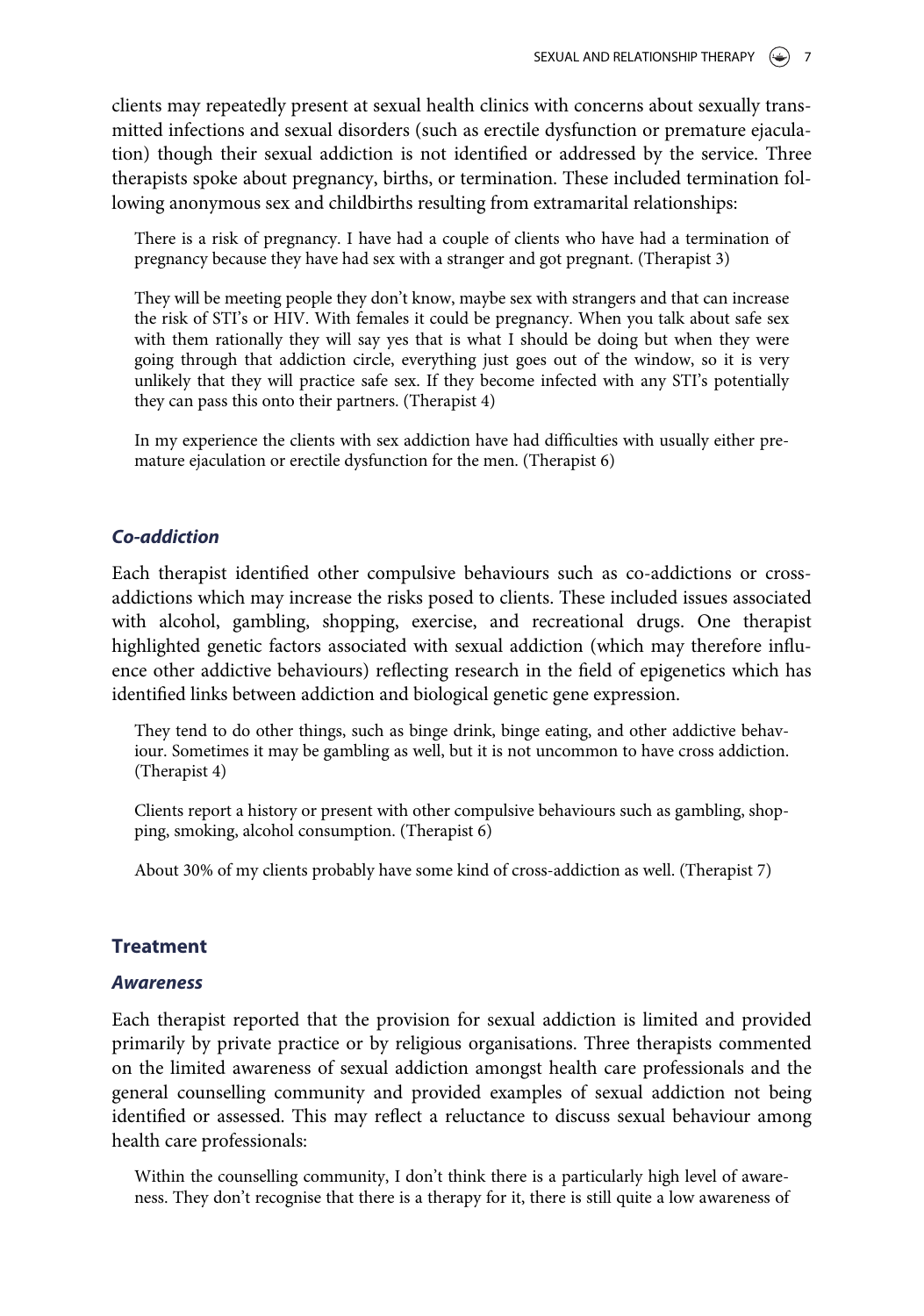sex addiction and sex addiction therapy. A client referral I had said they worked together for eighteen months previously and this hadn't been assessed or detected. (Therapist 2)

I think the general awareness and genuine understanding of the problem is pretty shocking amongst other health professionals and that can have a significant impact on clients in terms of reinforcing shame, not being signposted to the right places for appropriate services. People who are trying to work with it who do not understand anything about sexuality or addiction. (Therapist 7)

Some people are being seen by doctors but nobody is actually asking the right questions. (Therapist 8)

# Assessment and diagnosis

All therapists commented on client assessment and diagnosis. Interviewees received mostly self-referral clients with the few remaining referrals provided by other counsellors or therapists. Self-referrals commonly presented with a self-diagnosis of sexual addiction though therapists reported being tentative with their use of sexual addiction as a label or diagnosis. In particular, those interviewed stated that the client's perception and experience was more important than the label. One therapist commented on the lack of diagnostic criteria in DSM V which may contribute to the tentative nature of providing a diagnosis due to uncertainty about diagnostic criteria. Overall, clients expected to receive a diagnosis and felt relief when this was provided; there could however be resistance to a diagnosis of addiction:

They invariably turn up on the first day and say "I am a sex addict" I say let's look at this broader thing and do the assessment first. So what I say to them is you have turned out positive for addiction issues around sexual behaviour or we can call that out of control sexual behaviour, whichever fits better. (Therapist 1)

Some people may self-diagnose, some people have been diagnosed by their partners. We sit lightly to the label, we might actually say well that is the sort of thing that we would describe as someone who has a sex addiction problem but it is not the label that counts but their actual experience. (Therapist 5)

Sometimes people believe drug and alcohol addictions may be their primary addiction, in fact, it may not be, it may be that sex addiction is the primary addiction, so there is the question of assessing which comes first. I have not had a client that didn't see it as a positive thing. Again I don't do it as a label, I talk about more behaviours or showing signs than actually "oh yes you are a sex addict." (Therapist 6)

# Successful therapy

Each therapist spoke about the importance of an integrated approach involving psychoeducation, cognitive behavioural therapy, and behaviour change-based interventions incorporating motivational interviewing techniques. Empathy towards the client and partner was believed to be particularly important. Four therapists also commented on the lies told within and outside of the treatment sessions and the subsequent difficulties those with sexual addiction experience developing trust with the therapist. Successful treatment often focused on a couple developing an appreciation of each other's difficulties,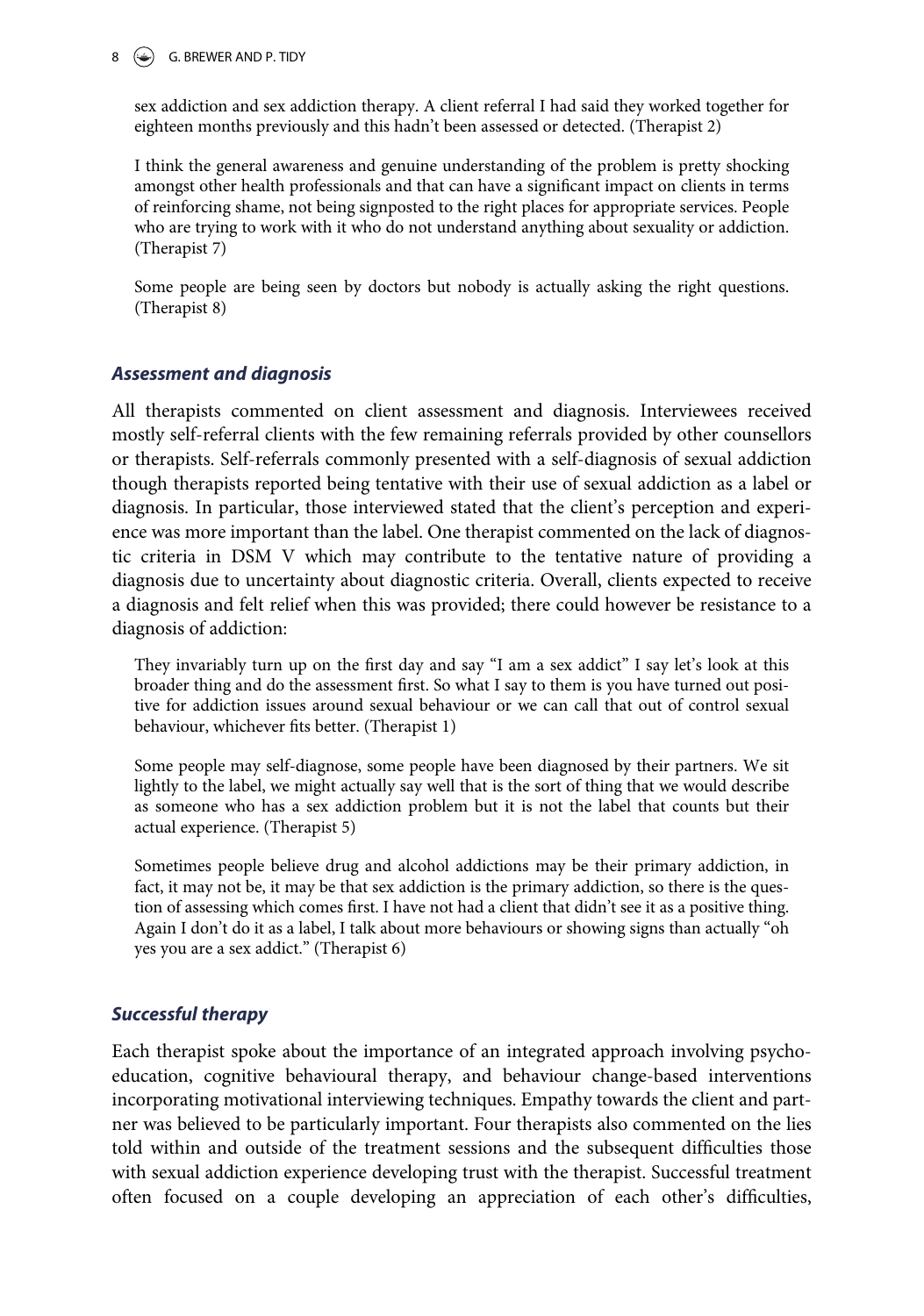understanding of their processes and feelings, and the re-establishment of trust and intimacy, allowing clients to recognise that their behaviour is inconsistent with their need for an emotionally close relationship:

I think you have got to have a therapist who is willing to challenge, because the addicts are accomplished liars. I am not saying they lie all the time, because I think as they begin to trust you they will open up and be very honest, but I think as a therapist you have got to be very, very empathic towards that, but on the other hand you have got to be willing to challenge when they are lying. As you get to know the person you also get to know when they are telling the truth, not always, but often you will know. (Therapist 3)

We require the cooperation and alliance with the client about how much motivation they have, whether they are coming of their own accord or whether they are coming because they have been discovered using porn or sex outside their marriage, their partners are expecting them to come and fix it. (Therapist 4)

### **Discussion**

Interpretative phenomenological analysis revealed three superordinate themes (1) distress; (2) risk; and (3) treatment. Nine sub-themes emerged; these were stress and coping, suicidal ideation, partner experience, physical safety, disease, dysfunctions, and pregnancy, co-addiction, awareness, assessment and diagnosis, and successful treatment.

### **Distress**

<span id="page-9-1"></span>Sexual activity was viewed as a coping mechanism which at first appeared to regulate emotion though the maladaptive nature of this approach later became clear to clients. Findings are consistent with previous research indicating that sexual behaviour may be used to lower pain, anger, and fear (Hughes, [2010](#page-13-10)). It is therefore essential for successful treatment to include interventions which support the development of adaptive coping mechanisms. In particular, as clients often lack social support (Torres & Gore-Felton, [2007\)](#page-14-4) they may be encouraged to strengthen their social networks.

<span id="page-9-4"></span><span id="page-9-0"></span>Therapists commented on the incidence of suicidal ideation both amongst clients and their partners. Findings are consistent with previous online research demonstrating increased suicide risk among those with sexual addiction (de Tubino Scanavino et al., [2013\)](#page-12-10). Risk of discovery in particular influenced suicidal ideation. Findings are also consistent with greater suicide risk amongst those attracting police attention for sexual offences (King et al., [2015\)](#page-13-11) and demonstrate the importance of effective sexual addiction treatment.

<span id="page-9-5"></span><span id="page-9-3"></span><span id="page-9-2"></span>Partners were believed to experience considerable distress, extending in some circumstances to anxiety, depression, and compulsive behaviour. Findings are consistent with research suggesting that sexual addiction influences the psychological well-being of the partner and the quality of the romantic relationship (Schneider, [2000\)](#page-14-5). However, previous research indicates that sexual addiction is associated with an insecure attachment style (Weinstein, Katz, Eberhardt, Cohen, & Lejoyeux, [2015](#page-14-6); Zapf, Greiner, & Carroll, [2008\)](#page-14-7) and additional research is required to determine the extent to which specific factors (e.g. the addiction itself or other relationship dynamics) influence partner distress.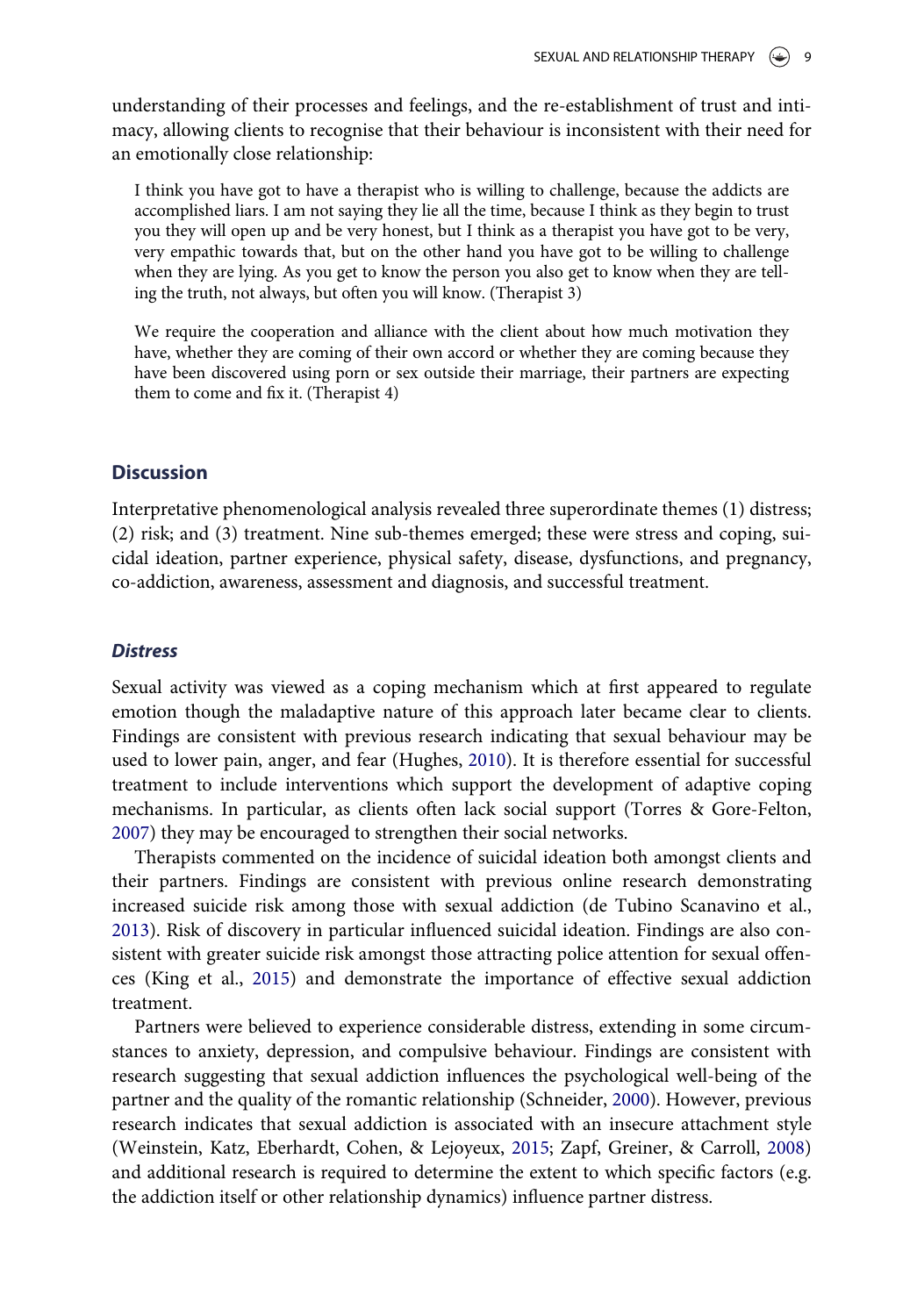### Risk

The increased prevalence of dating sites and mobile apps has provided greater opportunities for anonymous encounters and clients frequently placed themselves at risk. These situations included meeting in high crime areas and with strangers. Clients were therefore at substantial risk of physical harm. There is a paucity of research investigating sex addiction victimisation and future studies should investigate these experiences and consider interventions to safeguard vulnerable clients.

<span id="page-10-5"></span><span id="page-10-3"></span>Clients often practiced unsafe sex leading to sexually transmitted infections and unplanned pregnancy. Findings are consistent with previous research indicating that sexual addiction increases the risk of sexually transmitted infections and is a barrier to disease prevention efforts (Kalichman & Cain, [2004;](#page-13-12) Reece, Plate, & Daughtry, [2001\)](#page-13-13). Sexually transmitted infections may result in shame, stigma, or guilt (Malta et al., [2007\)](#page-13-14) whilst unplanned pregnancy and termination are associated with a range of adverse consequences including emotional distress, anxiety, depression, and substance use (e.g. Lauzon, Roger-Achim, Achim, & Boyer, [2000;](#page-13-15) Thorp, Hartmann, & Shadigian, [2003](#page-14-8)). Future studies should further consider the consequences of sexual addiction and the promotion of protective behaviours such as condom use.

<span id="page-10-4"></span><span id="page-10-2"></span><span id="page-10-0"></span>All therapists reported that clients presented with co-addictions; these included addiction to alcohol, gambling, and illegal substances. This is consistent with previous reports of co-addiction amongst those with sexual addiction (Carnes, Murray, & Charpentier, [2005;](#page-12-11) Odlaug et al., [2013;](#page-13-6) Swisher, [1995](#page-14-9)). Research suggests that comorbid sexual and substance addictions may be successfully treated concurrently (Hartman, Ho, Arbour, Hambley, & Lawson, [2012\)](#page-13-16). It may however be difficult to identify the primary addiction and recommendations for the effective treatment of sexual addiction remain inconsistent. Further, for some clients, a successful detoxification programme may be required prior to commencement of the sexual addiction therapy and referral to a rehabilitation facility may be appropriate. Additional research is required to establish the relationship between sexual addiction and other addictions and the manner in which available treatments improve client well-being.

### **Treatment**

<span id="page-10-7"></span><span id="page-10-6"></span><span id="page-10-1"></span>Therapists commented on the low level of awareness amongst health professionals and counsellors and the inadequate provision available to support sexual addiction. This is consistent with previous reports of misdiagnosis and under diagnosis (Sussman, Lisha, & Griffiths, [2011;](#page-14-10) Swisher, [1995\)](#page-14-9) and reports from mental health professionals themselves that they do not feel competent to treat problematic sexual behaviour (Short, Wetterneck, Bistricky, Shutter, & Chase, [2016\)](#page-14-11). This situation may reflect a general reluctance to discuss sexual behaviour (Gott, Galena, Hinchcliff, & Elford, [2004\)](#page-13-17). It is therefore difficult for health care professionals and therapists, without specific training, to work with or identify sexual addiction. Indeed therapists reported that those with sexual addiction repeatedly received medical attention (e.g. attended sexual health clinics) but sexual addiction was not discussed and therefore further support was not provided. Hence, there is a need for further training amongst health care professionals, particularly those providing sexual health treatment.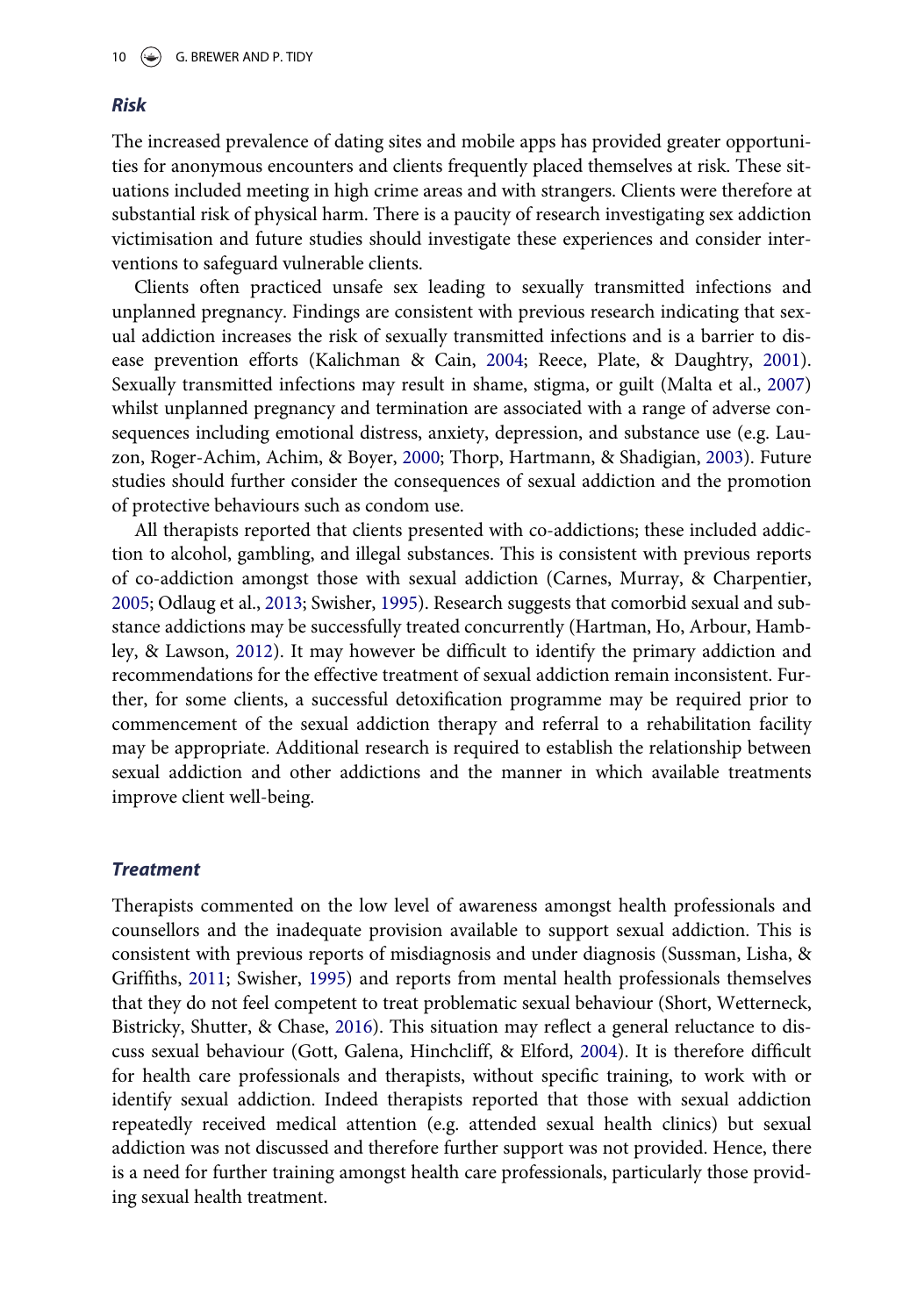Clients often presented via self-referral and provided a self-diagnosis of sexual addiction, suggesting some understanding or awareness of the condition amongst the general population. Future research should investigate perceptions of the various terms employed by researchers and practitioners (e.g. compulsion, impulsivity, dependence) and the manner in which these are perceived by the general population. In particular, whether the term addiction is more or less stigmatising than other terms and more or less likely to encourage help seeking and disclosure. Additional studies may investigate the manner in which the lack of agreement with regards to terminology and definitions has impacted on the assessment and diagnosis process.

Treatment typically included a range of techniques such as cognitive behavioural therapy, trauma work, psychodynamic therapy, and psychoeducation. Counselling skills and empathy in particular were important. In part, this may serve to address the stigma and shame associated with sexual conditions. It is consistent with the importance of empathy reported by Swisher ([1995](#page-14-9)). Of course, recommended treatments vary between therapists and future research should consider the manner in which provider characteristics (e.g. level or type of training) influence perceptions of sexual addiction and related practice. Further research is also required to establish levels of client honesty and the extent to which this impacts on treatment success. Whilst therapists in the present study appeared to be aware of client deception, less experienced therapists may not be and additional training or support may be required.

### Limitations and future research

The current study employed a small sample which whilst limiting the number of therapists contributing allows an inherently rich analysis that may be constrained by larger sample sizes (Smith et al., [2009](#page-14-3)). The present study recruited therapists predominantly working in private practice and therefore treat clients who (1) can afford to pay for treatment and (2) are seeking support. Furthermore, clients were typically young to middle aged men with female partners. Subsequent research should explore the themes identified in the current study with a larger, more diverse sample. In particular, as therapist perspectives and experiences may vary, contributions should be obtained from therapists who do not associate with the ATSAC. These studies may consider the importance of both client and therapist characteristics. For example, few studies have considered sexual addiction amongst women which may reflect misunderstanding or the belief that few women experience sexual addiction and should be addressed (Ferree, [2001](#page-12-12)). Furthermore, the values held by therapists appear to influence the assessment of sexual addiction (Hecker, Trepper, Wetchler, & Fontaine, [1995\)](#page-13-18), suggesting considerable variation in client experience.

<span id="page-11-1"></span><span id="page-11-0"></span>To conclude, interviews were conducted with nine psychosexual therapists and subjected to interpretative phenomenological analysis. Three superordinate themes were identified; these were distress, risk, and treatment. The distress theme contained three sub-themes: stress and coping; suicidal ideation; and partner experience. The risk theme consisted of the physical safety, disease, dysfunctions, and pregnancy, and co-addiction sub-themes. Finally, the treatment theme contained three sub-themes: awareness; assessment and diagnosis; and successful therapy. Findings have important implications for the treatment of sexual addiction. Future research should further investigate these themes in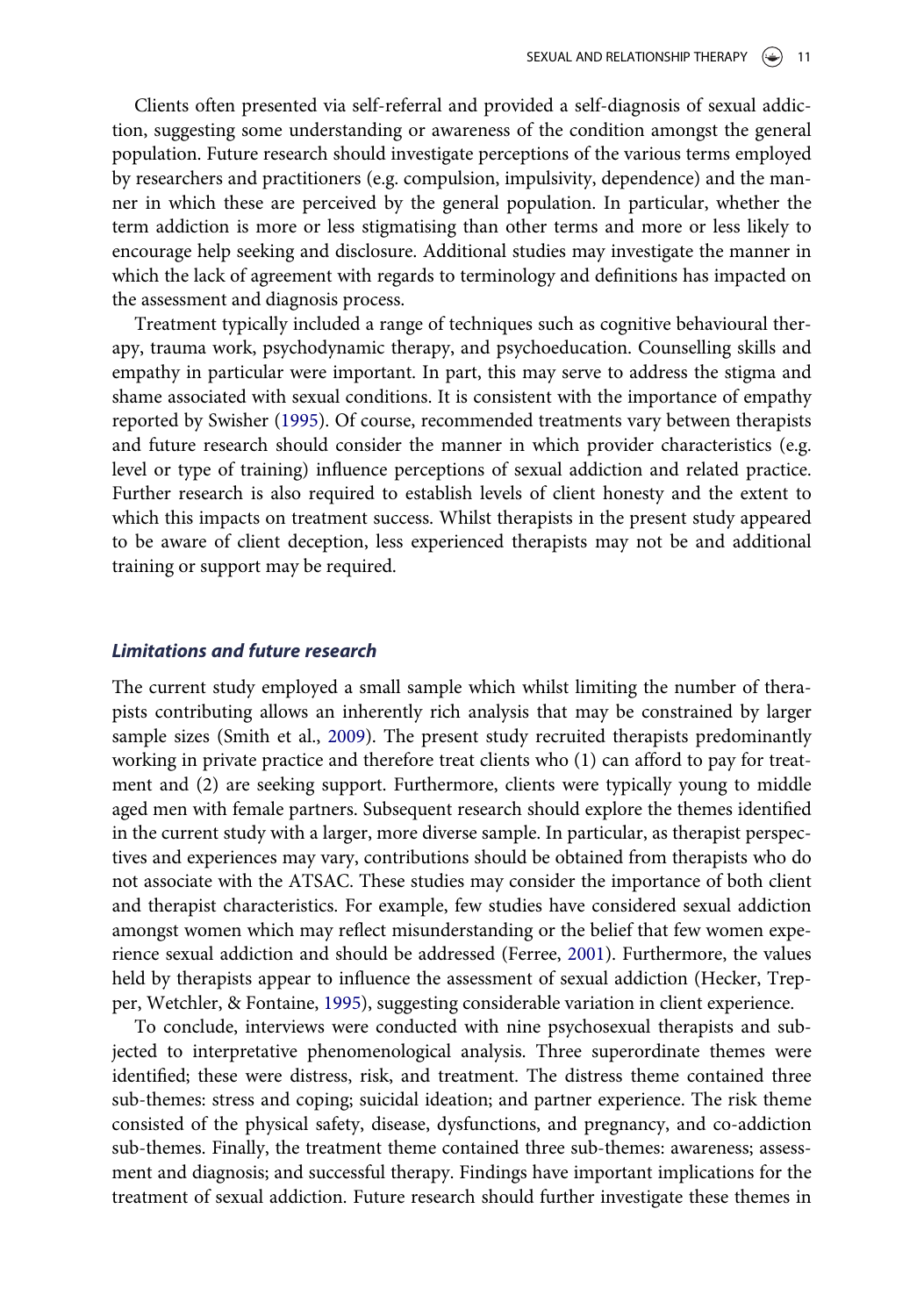a wider, more diverse sample, and introduce interventions to support the safety and wellbeing of sexual addiction clients.

### Disclosure statement

No potential conflict of interest was reported by the authors.

### Notes on contributors

Dr Gayle Brewer is a Lecturer at the University of Liverpool. Her work specialises in romantic and sexual relationships. Paul Tidy is a therapist specialising in sexual addiction.

Paul Tidy is a therapist specialising in sexual addiction..

# **ORCID**

Gayle Brewer **b** <http://orcid.org/0000-0003-0690-4548>

### References

- <span id="page-12-9"></span>Brewer, G., & Tidy, P. ([2017\)](#page-3-1). Premature ejaculation: Therapist perspectives. Sexual and Relationship Therapy, 32, 22–35. doi[:10.1080/14681994.2016.1188200](https://doi.org/10.1080/14681994.2016.1188200)
- <span id="page-12-6"></span>Briken, P., Habermann, N., Berner, W., & Hill, A. ([2007\)](#page-2-0). Diagnosis and treatment of sexual addiction: A survey among German sex therapists. Sexual Addiction & Compulsivity, 14, 131-143. doi:[10.1080/10720160701310450](https://doi.org/10.1080/10720160701310450)
- <span id="page-12-5"></span>Carnes, P. J. ([1989\)](#page-2-1). Contrary to love. Minneapolis, MN: CompCare.
- <span id="page-12-3"></span>Carnes, P. [\(1991](#page-2-2)). Out of the shadows: Understanding sexual addiction. Minneapolis, MN: CompCare.
- <span id="page-12-0"></span>Carnes, P., & Adams, K. M. ([2013\)](#page-1-1). Clinical management of sex addiction. New York, NY: Routledge.
- <span id="page-12-11"></span>Carnes, P. J., Murray, R. E., & Charpentier, L. [\(2005\)](#page-10-0). Bargains with chaos: Sex addicts and addiction interaction disorder. Sexual Addiction & Compulsivity, 12, 79-120.
- <span id="page-12-4"></span>Cooper, A., Morahan-Martin, J., Mathy, R. M., & Maheu, M. ([2002\)](#page-2-3). Toward an increased understanding of user demographics in online sexual activities. Journal of Sex & Marital Therapy, 28, 105–129.
- <span id="page-12-8"></span>Degnan, A., Seymour-Hyde, A., Harris, A., & Berry, K. ([2016](#page-2-4)). The role of therapist attachment in alliance and outcome: A systematic literature review. Clinical Psychology & Psychotherapy, 23, 47–65. doi[:10.1002/cpp.1937](https://doi.org/10.1002/cpp.1937)
- <span id="page-12-10"></span>de Tubino Scanavino, M., Ventuneac, A., Abdo, C. H. N., Tavares, H., do Amaral, M. L. S.A., Messina, B., … Parsons, J. T. [\(2013\)](#page-9-0). Compulsive sexual behaviour and psychopathology among treatment-seeking men in Sao Paulo, Brazil. Psychiatry Research, 209, 518–524. doi:[10.1016/j.](https://doi.org/10.1016/j.psychres.2013.01.021) [psychres.2013.01.021](https://doi.org/10.1016/j.psychres.2013.01.021)
- <span id="page-12-12"></span>Ferree, M. C. [\(2001](#page-11-0)). Females and sex addiction: Myths and diagnostic implications. Sexual Addiction & Compulsivity, 8, 287–300. doi[:10.1080/107201601753459973](https://doi.org/10.1080/107201601753459973)
- <span id="page-12-7"></span>Garcia, F. D., Assumpcao, A. A., Malloy-diniz, L., De Freitas, A. A. C., Delavenne, H., & Thibaut, F. ([2016](#page-2-5)). A comprehensive review of psychotherapeutic treatment of sexual addiction. Journal of Groups in Addiction & Recovery, 11, 59–71. doi[:10.1080/1556035X.2015.1066726](https://doi.org/10.1080/1556035X.2015.1066726)
- <span id="page-12-2"></span>Gold, S. N., & Heffner, C. L. [\(1998](#page-1-2)). Sexual addiction: Many conceptions, minimal data. Clinical Psychology Review, 18, 367–381. doi[:10.1016/S0272-7358\(97\)00051-2](https://doi.org/10.1016/S0272-7358(97)00051-2)
- <span id="page-12-1"></span>Goodman, A. ([1990](#page-1-3)). Addiction: Definition and implications. Addiction (Abingdon, England), 85, 1403–1408. doi[:10.1111/j.1360-0443.1990.tb01620.x](https://doi.org/10.1111/j.1360-0443.1990.tb01620.x)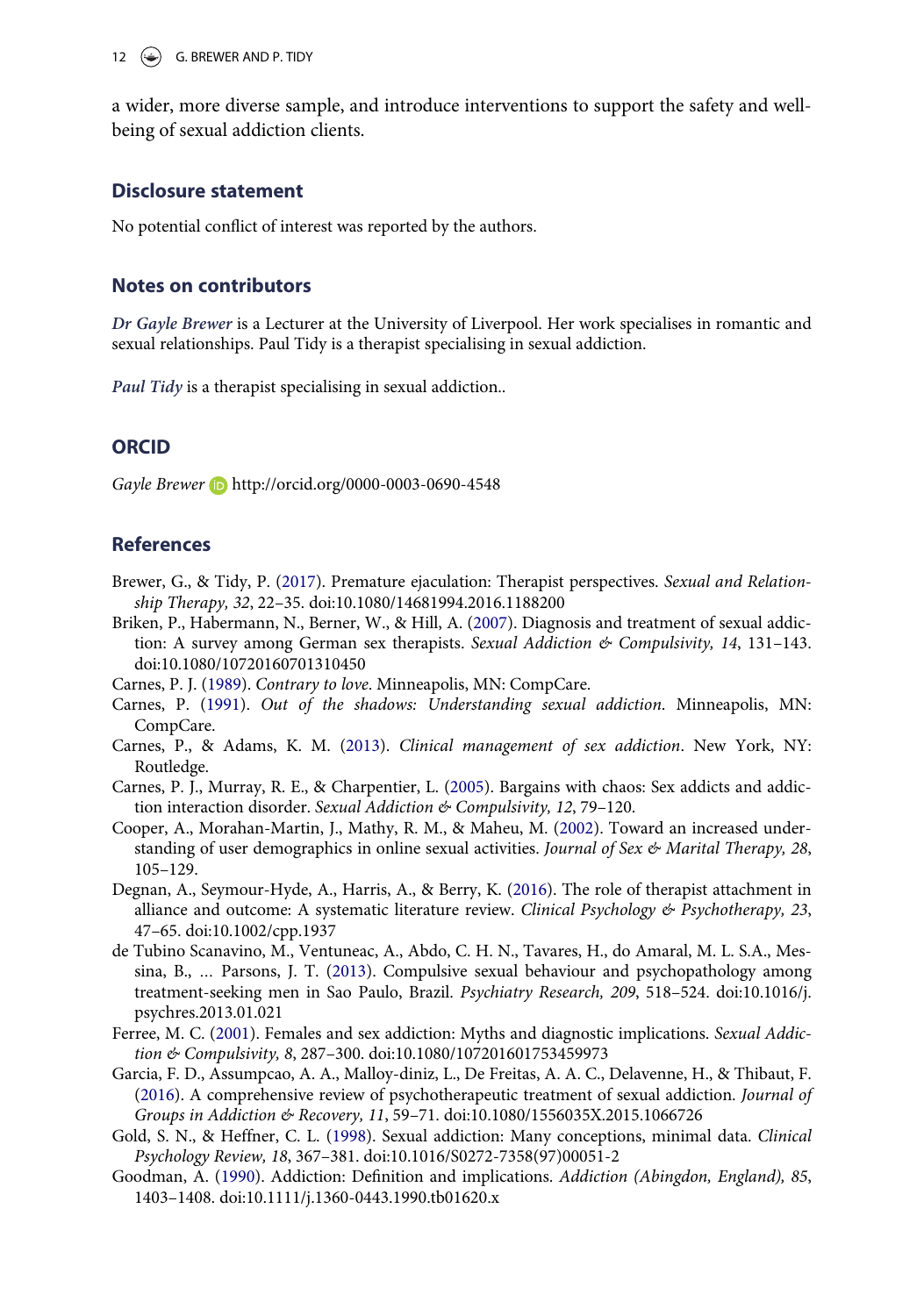- <span id="page-13-17"></span>Gott, M., Galena, E., Hinchcliff, S., & Elford, H. [\(2004](#page-10-1)). "Opening a can of worms": GP and practice nurse barriers to talking about sexual health in primary care. Family Practice, 21, 528–536. doi:[10.1093/fampra/cmh509](https://doi.org/10.1093/fampra/cmh509)
- <span id="page-13-1"></span>Griffiths, M. D., & Dhuffar, M. K. ([2014\)](#page-2-6). Treatment of sexual addiction within the British National Health Service. International Journal of Mental Health and Addiction, 12, 561–571. doi[:10.1007/](https://doi.org/10.1007/s11469--014-9485--9482) s11469–[014-9485](https://doi.org/10.1007/s11469--014-9485--9482)–9482
- <span id="page-13-4"></span>Grov, C., Parsons, J. T., & Bimbi, D. S. ([2010\)](#page-2-0). Sexual compulsivity and sexual risk in gay and bisexual men. Archives of Sexual Behavior, 39, 940–949. doi:[10.1007/s10508](https://doi.org/10.1007/s10508--009-9483--9489)–009-9483–9489
- <span id="page-13-16"></span>Hartman, L. I., Ho, V., Arbour, S., Hambley, J. M., & Lawson, P. [\(2012\)](#page-10-2). Sexual addiction and substance addiction: Comparing sexual addiction treatment outcomes among clients with and without comorbid substance use disorders. Sexual Addiction & Compulsivity, 19, 284-309. doi:[10.1080/10720162.2012.735515](https://doi.org/10.1080/10720162.2012.735515)
- <span id="page-13-18"></span>Hecker, L. L., Trepper, T. S., Wetchler, J. L., & Fontaine, K. L. ([1995\)](#page-11-1). The influence of therapist values, religiosity and gender in the initial assessment of sexual addiction by family therapists. The American Journal of Family Therapy, 23, 261–272. doi[:10.1080/01926189508251356](https://doi.org/10.1080/01926189508251356)
- <span id="page-13-10"></span>Hughes, B. ([2010\)](#page-9-1). Understanding 'sexual addiction' in clinical practice. Procedia – Social and Behavioral Sciences, 5, 915–916. doi:[10.1016/j.sbspro.2010.07.210](https://doi.org/10.1016/j.sbspro.2010.07.210)
- <span id="page-13-5"></span>Irons, R. R., & Schneider, J. R. [\(1994](#page-2-7)). Sexual addiction: Significant factor in sexual exploitation by health care professionals. Sexual Addiction & Compulsivity, 1, 198–214. doi[:10.1080/](https://doi.org/10.1080/10720169408400043) [10720169408400043](https://doi.org/10.1080/10720169408400043)
- <span id="page-13-12"></span>Kalichman, S. C., & Cain, D. ([2004](#page-10-3)). The relationship between indicators of sexual compulsivity and high risk sexual practices among men and women receiving services from a sexually transmitted infection clinic. The Journal of Sex Research, 41, 235–241. doi[:10.1080/](https://doi.org/10.1080/00224490409552231) [00224490409552231](https://doi.org/10.1080/00224490409552231)
- <span id="page-13-2"></span>Kuzma, J. M., & Black, D. W. ([2008\)](#page-2-8). Epidemiology, prevalence, and natural history of compulsive sexual behavior. Psychiatric Clinics of North America, 31, 603–611. doi[:10.1016/j.psc.2008.06.005](https://doi.org/10.1016/j.psc.2008.06.005)
- <span id="page-13-11"></span>King, C., Senior, J., Webb, R. T., Millar, T., Piper, M., Pearsall, A., … Shaw, J. [\(2015\)](#page-9-2). Suicide by people in a community justice pathway: Population-based nested case-control study. The British Journal of Psychiatry, 206, 1–2. doi[:10.1192/bjp.bp.114.154831](https://doi.org/10.1192/bjp.bp.114.154831)
- <span id="page-13-15"></span>Lauzon, P., Roger-Achim, D., Achim, A., & Boyer, R. ([2000\)](#page-10-4). Emotional distress among couples involved in first-trimester induced abortions. Canadian Family Physician, 46, 2022–2040.
- <span id="page-13-7"></span>Mackereth, P., Parekh, J., & Donald, G. [\(2012](#page-2-9)). Providing therapies to the opposite sex: Views of complementary therapists working in clinical and private practice settings. Complementary Therapies in Clinical Practice, 18, 154–158. doi:[10.1016/j.ctcp.2012.05.001](https://doi.org/10.1016/j.ctcp.2012.05.001)
- <span id="page-13-14"></span>Malta, M., Bastos, F. I., Strathdee, S. A., Cunningham, S. D., Pilott, J. H., & Kerrigan, D. ([2007](#page-10-5)). Knowledge, perceived stigma, and care-seeking experiences for sexually transmitted infections: A qualitative study from the perspective of public clinic attendees in Rio de Janeiro, Brazil. BMC Public Health, 7, 1. doi:[10.1186/1471-2458-7-18](https://doi.org/10.1186/1471-2458-7-18)
- <span id="page-13-3"></span>Missildine, W., Feldstein, G., Punzalan, J. C., & Parsons, J. T. ([2005\)](#page-2-10). S/he loves me, s/he loves me not: Questioning heterosexist assumptions of gender differences for romantic and sexually moti-vated behaviors. Sexual Addiction & Compulsivity, 12, 65-74. doi:[10.1080/10720160590933662](https://doi.org/10.1080/10720160590933662)
- <span id="page-13-9"></span>Moyers, T. B., & Miller, W. R. ([2013\)](#page-2-4). Is low therapist empathy toxic? Psychology of Addictive Behaviors, 27, 878–884. doi[:10.1037/a0030274](https://doi.org/10.1037/a0030274)
- <span id="page-13-6"></span>Odlaug, B. L., Lust, K., Schreiber, L. R. N., Christenson, G., Derbyshire, K., Harvanko, A., … Grant, J. E. ([2013](#page-2-8)). Compulsive sexual behavior in young adults. Annals of Clinical Psychiatry, 25, 193–200.
- <span id="page-13-13"></span>Reece, M., Plate, P. L., & Daughtry, M. ([2001\)](#page-10-3). HIV prevention and sexual compulsivity: The need for an integrated strategy of public health and mental health. Sexual Addiction & Compulsivity, 8, 157–167. doi[:10.1080/10720160127565](https://doi.org/10.1080/10720160127565)
- <span id="page-13-0"></span>Russell, C., Davies, J. B., & Hunter, S. C. [\(2011](#page-2-11)). Predictors of addiction treatment providers' beliefs in the disease and choice models of addiction. Journal of Substance Abuse Treatment, 40, 150– 164. doi:[10.1016/j.jsat.2010.09.006](https://doi.org/10.1016/j.jsat.2010.09.006)
- <span id="page-13-8"></span>Rybovic, M., Halkett, G. K., Banati, R. B., & Cox, J. ([2008\)](#page-2-9). Radiation therapists' perceptions of the minimum level of experience required to perform portal image analysis. Radiography, 14, 294– 300. doi:[10.1016/j.radi.2007.07.004](https://doi.org/10.1016/j.radi.2007.07.004)